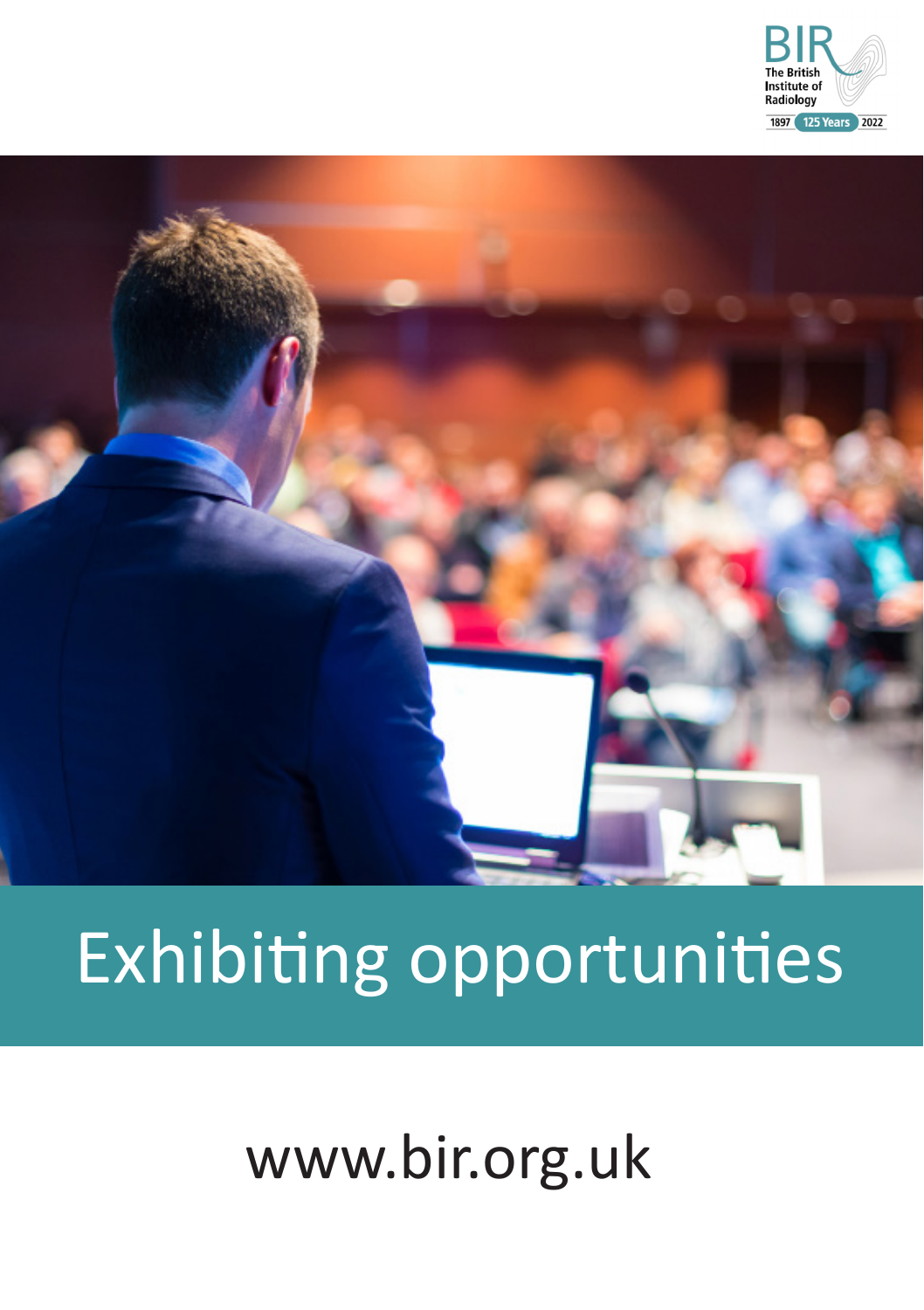## Why exhibit?

- Direct contact with clinicians, scientists and leaders and decision-makers
- Build key relationships with practitioners and decision makers in a relaxed environment
- Develop new and stronger community networks
- Increase familiarity with your brand and products among experts in the field
- Gain first-hand insight about market developments and what your customers are thinking
- Gain access to highly targeted direct marketing channels



## PREMIUM PACKAGE

**£3,500 + VAT** (£5,000 if you are NOT a BIR corporate member)

- Includes all of the Gold Package benefits
- Selection of speaker of your choice at designated event session\*
- Logo on media wall (where possible)
- Banner on stage during sponsored speaker presentation
- BIR promotion via social media platforms on sponsors and speaker(s)
- Full delegate list with contact details (only of those who opt in to be contacted)

- All speaker expenses i.e. travel, accommodation, subsistence etc, must be covered by the sponsor.
- Please note that the lecture delivered by the sponsored speaker must have a strong clinical focus.

Terms and conditions apply:

<sup>•</sup> The proposed speaker and lecture title must be approved by the BIR before being confirmed on the programme.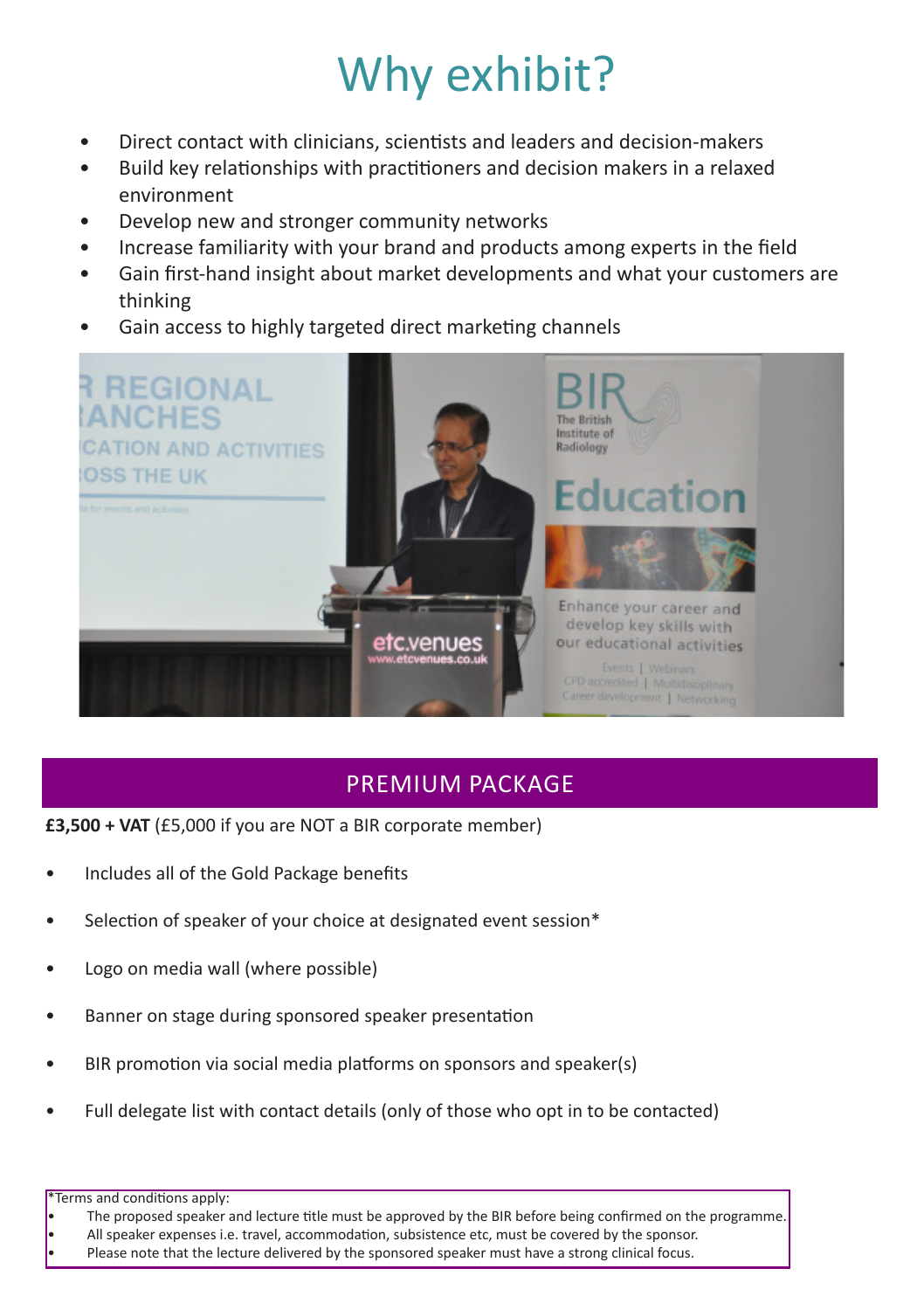## Two-day event package

(To find out more about our other packages, please get in touch with us on 020 36682220 or at conference@bir.org.uk)

## BRONZE PACKAGE

**£1,300 + VAT** (£1,700 f you are NOT a BIR corporate member)

- 1.2m by 0.7m table top exhibition space
- Two exhibitor/delegate passes allowing attendance at educational sessions
- Lunch and full refreshments for your representatives
- Logo on the advance event programme and delegate booklet
- Delegate pack and final delegate list

#### SILVER PACKAGE **GOLD PACKAGE**

**£1,600 + VAT** (£2,000 if you are NOT a BIR corporate member)

- 6ft x 2ft table top exhibition space
- Four exhibitor/delegate passes allowing attendance at educational sessions
- Lunch and full refreshments for your representatives
- Logo on the advance event programme
- Logo and 50 word profile in the delegate booklet
- Literature insert into delegate packs (maximum A4 size)
- Delegate pack and final delegate list

**£2,300 + VAT** (£2,700 if you are NOT a BIR corporate member)

- 6ft x 2ft table top exhibition space
- Six exhibitor/delegate passes allowing attendance at educational sessions
- Lunch and full refreshments for your representatives
- Logo on the advance event programme
- Logo and 200 word profile in the delegate booklet
- Full page colour advert in the delegate booklet
- Literature insert into delegate packs (maximum A4 size)
- Delegate pack and final delegate list
- Opportunity to provide own conference stationery/lanyards
- Banner in BIR enewsletter (one month)